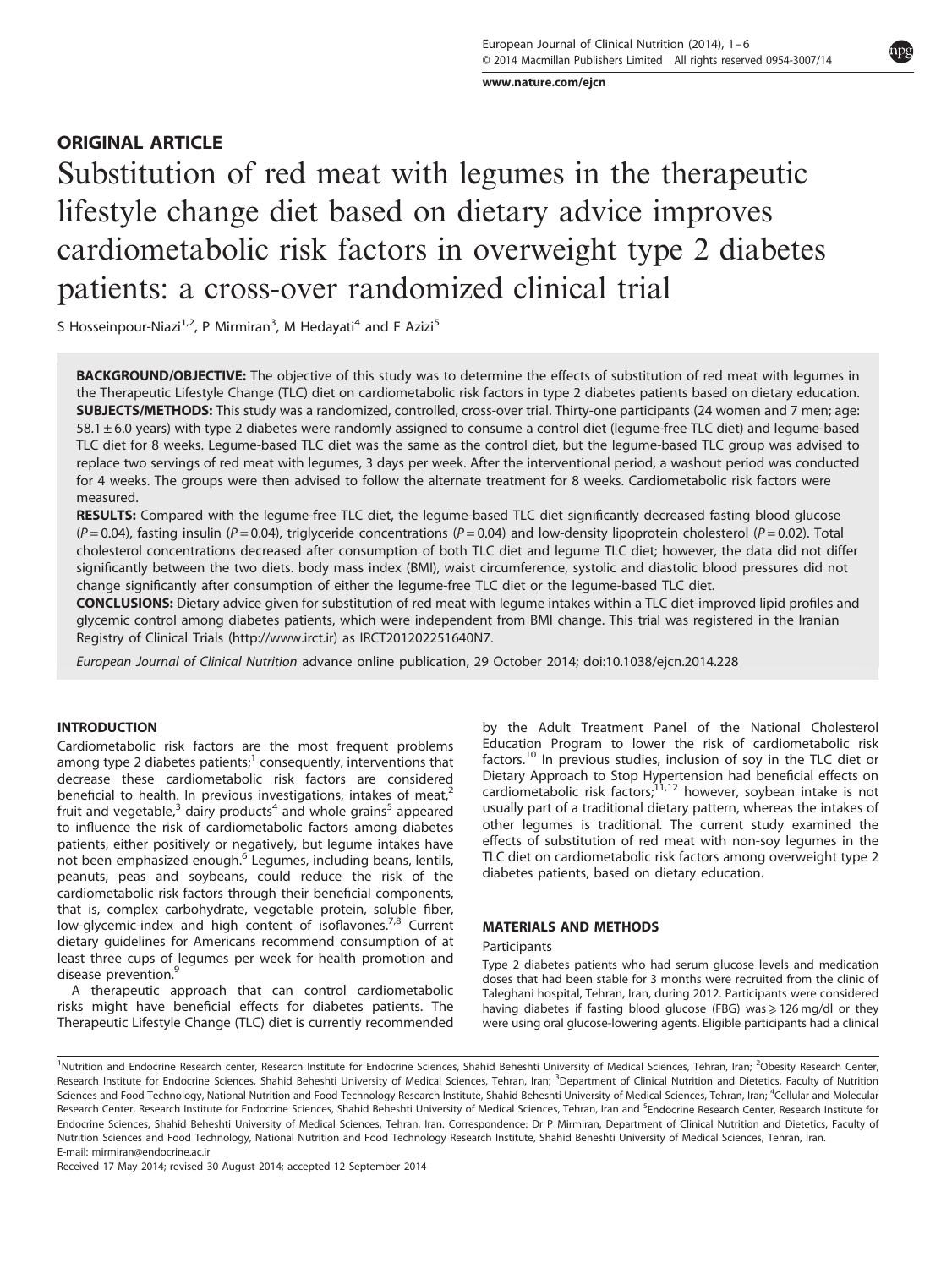Legumes intake and cardiometabolic risk factors S Hosseinpour-Niazi et al

diagnosis of type 2 diabetes, body mass index (BMI) 25-30 kg/m<sup>2</sup>, were aged 40–75 years, were non-smokers, were not currently receiving insulin therapy and did not have any cardiac, hepatic or renal function disorders. A total of 40 type 2 diabetes patients were screened for inclusion in the study. All participants provided informed written consent. This study was approved by the research council and ethics committee of the Research for Endocrine Sciences, Shahid Beheshti University of Medical Sciences (registered in [http://www.irct.ir;](http://www.irct.ir) ID number IRCT201202251640N7).

#### Study design

<span id="page-1-0"></span>2

This was a randomized cross-over study. During the run-in period (2 weeks), the participants consumed their own usual diet (50% of energy from carbohydrate, 15% of energy from protein and 35% of energy from fat) with restrictions that included no type of legume. After 2 weeks of the run-in period, patients were randomly assigned to one of the two diet intervention groups: legume-free TLC diet or legume-based TLC diet. Random allocation of patients to intervention groups was performed using random sequencing generated in the Statistical Package for Social Science (SPSS Inc., Chicago, IL, USA) at the end of the run-in period, and randomization was performed by an assistant. After the interventional period, a washout period was conducted for 4 weeks; then, the groups followed the alternate treatment for 8 weeks. Because this was a dietary intervention, patients and investigators were not blinded.

For assessing the diet compliance, the participants were visited every week for 30–45 min per patient, at the baseline and during intervention. Compliance was assessed by during each weekly visit, when the 3-day diet records were collected; the participants were educated by dieticians on substitution of red meat by legumes, and advised to reduce saturated fatty acid and cholesterol intakes and increase fiber intakes. Participants also received education on using an exchange list of foods and preparation of the diet record. Every participant had to bring her 3-day diet record, including 2 weekdays and 1 weekend day, at each visit. Each food and beverage was then coded according to the prescribed protocol and analyzed for content of energy and the other nutrients by using NUTRITIONIST III software (version 7.0; N-Squared computing, Salem, OR, USA), which design for Iranian foods. Estimated nutrient intakes from all records collected during the intervention were averaged for the determination of dietary compliance. In the legume-free TLC diet, mean intake of energy, protein, fat, saturated fatty acid, monounsaturated fatty acid and carbohydrate was determined by the diet record divided by the recommended amounts of these nutrients according to calorie requirements of each patient, based on equations suggested by the Institute of Medicine, and Food and Nutrition Board[.13](#page-5-0),[14](#page-5-0) Compliance was defined >90%. In addition, intakes of cholesterol and fiber were according to the TLC diet ( $<$  200 mg cholesterol and 25–30 g fiber intake). In the legumebased TLC diet, in addition to the above, intakes of legume > 90% of those prescribed were considered as good compliance. Participants were asked not to change their habitual physical activity levels for the duration of the study. In the current study, patients were not on a weight-reducing diet, because weight loss was not a goal of the current study.

#### **Diets**

Two diet interventions were used in the current study: (1) control diet, which was a legume-free TLC diet that consisted of 50–60% carbohydrate, 15% protein and 25-35% of energy from fat  $(< 7\%$  saturated fat, up to 20% monounsaturated fat and up to 10% polyunsaturated fat) and  $<$  200 mg cholesterol and 25–30 g fiber intake; and (2) legume-based TLC diet, which was the same as the control diet, but the participants were advised to replace two servings of red meat with different types of cooked legumes such as lentils, chickpeas, peas and beans 3 days per week. Half a cup of cooked legumes was considered as one serving of red meat; nutrient compositions of the legume-free TLC diet and legume-based TLC diet consumed by the study participants are shown in Table 1.

#### Measurement

Cardiometabolic factors included FBG, blood pressure, BMI, waist circumference and lipid profiles. Weight was measured using digital scales (Seca, Hamburg, Germany), while the participants were minimally clothed and not wearing shoes, and it was recorded to the nearest 100 g. Height was measured while participants were standing without shoes, with their shoulders in a normal position, using a tape fixed to the wall, and it was recorded to the nearest 0.5 cm. BMI was calculated as weight (kg) divided by the square of height  $(m<sup>2</sup>)$ . Waist circumference was measured at the level of the umbilicus site, using an outstretched tape meter, without pressure to body surfaces, and it was recorded to the nearest 0.5 cm. Systolic and diastolic blood pressures were measured using a standard mercury sphygmomanometer, on the right arm after a 15-min rest in a sitting position. Two measurements were taken at 1-min intervals, and the average of the measurement was recorded as the participant's blood pressure. Additional information about age, medical history, current use of medications and cigarette smoking were obtained using an oral questionnaire. Physical activity was assessed using an oral questionnaire, including a list of common activities of daily life; the frequency and the amount of time spent on activities per week over the past 12 months were documented. Levels of physical activity were expressed as metabolic equivalent hours per week.

#### Biochemical assessment

After 12–14 h of overnight fasting, blood samples were drawn into vacutainer tubes in a sitting position, from all study participants. Serum was separated and frozen at −70°C, on the day of blood collection for biochemical analysis. All blood analyses were performed at the TLGS research laboratory, using a Selectra 2 autoanalyzer (Vita; Scientific, Spankeren, The Netherlands). The laboratory staff was blinded to the treatment status. Serum triglyceride concentrations were measured using triglyceride kits (Pars Azmoon Inc., Tehran, Iran) by the enzymatic calorimetric test with glycerol phosphate oxidase. HDL cholesterol was measured after precipitation of the apolipoprotein B-containing lipoproteins with phosphotungistic acid. Serum fasting glucose concentration was assayed using an enzymatic colorimetric method with the

| Table 1.<br>Dietary intakes of the participants by intervention period |                      |                                    |         |                |  |  |
|------------------------------------------------------------------------|----------------------|------------------------------------|---------|----------------|--|--|
| Daily dietary intake                                                   | Legume-free TLC diet | Legume-based TLC diet <sup>a</sup> | D       | Washout        |  |  |
| <b>Nutrients</b>                                                       |                      |                                    |         |                |  |  |
| Energy (kcal)                                                          | $2058 + 27^b$        | $2030 + 25$                        | 0.75    | $2078 \pm 20$  |  |  |
| Carbohydrate (% energy)                                                | $52.2 + 1.7$         | $53.6 + 1.3$                       | 0.89    | $54.5 + 1.5$   |  |  |
| Total fat (% energy)                                                   | $33.9 \pm 0.8$       | $32.5 + 0.6$                       | 0.32    | $32.3 \pm 0.9$ |  |  |
| Protein (% energy)                                                     | $14.6 \pm 0.7$       | $13.9 + 0.5$                       | 0.41    | $13.3 \pm 0.7$ |  |  |
| Saturated fatty acid (% energy)                                        | $8.4 \pm 0.5$        | $7.1 + 0.5$                        | 0.25    | $12.3 \pm 0.6$ |  |  |
| Monounsaturated fatty acid (% energy)                                  | $17.1 \pm 0.9$       | $17.5 + 0.9$                       | 0.87    | $14.9 \pm 0.4$ |  |  |
| Polyunsaturated fatty acid (% energy)                                  | $8.3 \pm 0.4$        | $7.9 + 0.4$                        | 0.41    | $5.1 \pm 0.2$  |  |  |
| Cholesterol (q)                                                        | $169 + 14$           | $129 + 9$                          | 0.04    | $225 \pm 13$   |  |  |
| Total fiber (q)                                                        | $26.9 \pm 1.3$       | $31.4 \pm 1.5$                     | 0.03    | $24.2 \pm 0.9$ |  |  |
| Magnesium (mg)                                                         | $408 \pm 4.2$        | $450 \pm 5.4$                      | 0.03    | $340 \pm 3.4$  |  |  |
| Meat (serving per day)                                                 | $4.9 + 0.2$          | $3.8 + 0.2$                        | 0.04    | $3.5 \pm 0.2$  |  |  |
| Legume (serving per week)                                              | $1.1 \pm 0.1$        | $6.1 \pm 0.1$                      | < 0.001 | $0.7 \pm 0.1$  |  |  |

Abbreviation: TLC, therapeutic lifestyle change. <sup>a</sup>This diet was the same as legume-free TLC diet; two servings of red meat were replaced with non-soy legume such as lentils, chickpeas, peas and beans, 3 days per week. Half a cup of cooked legume was considered as one serving of red meat or poultry. <sup>b</sup>Mean and s.e.m. (all such values).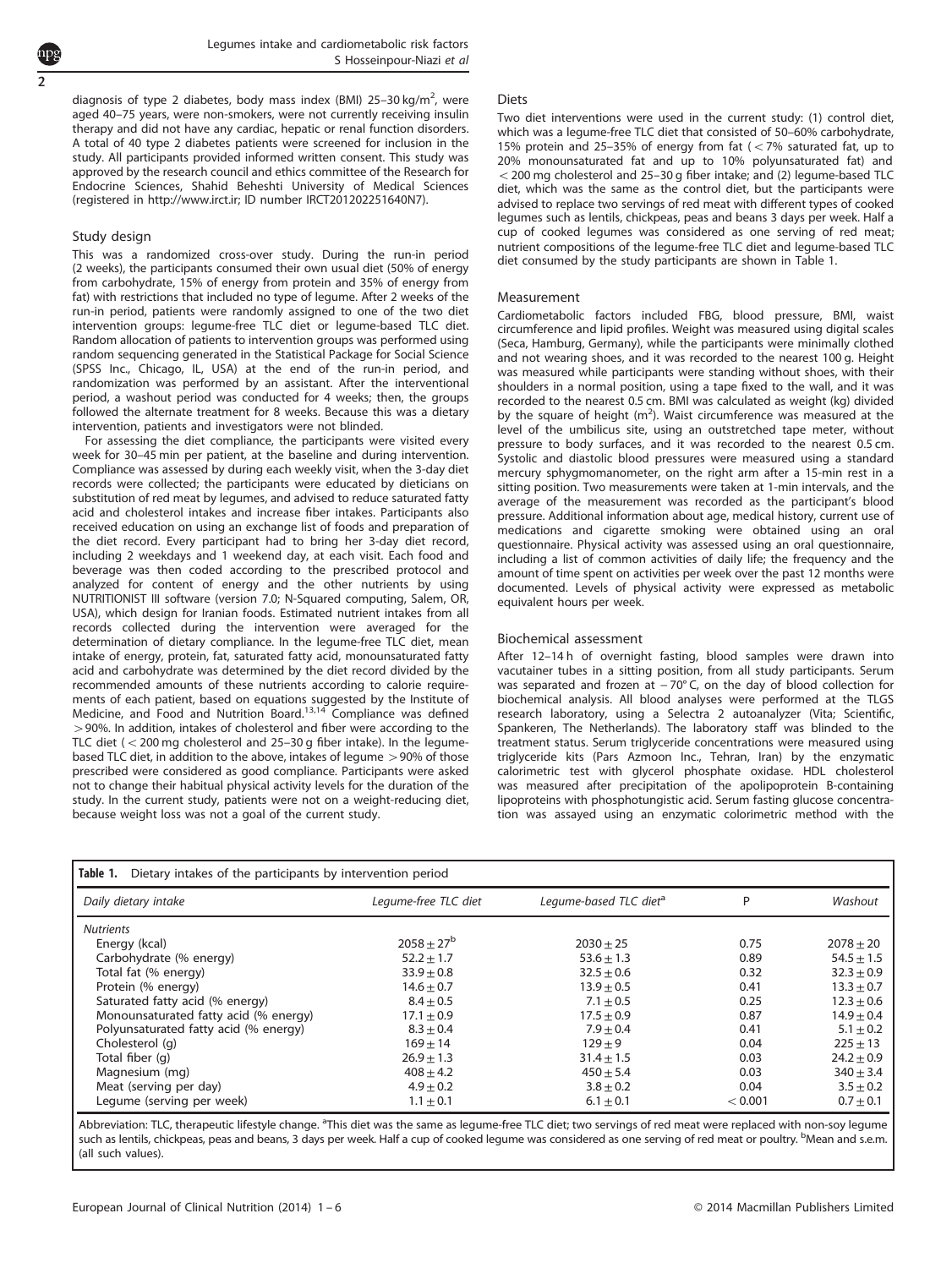glucose oxidase technique. Total cholesterol was assessed with cholesterol esterase and cholesterol oxidase using the enzymatic colorimetric method. Low-density lipoprotien (LDL) cholesterol was measured enzymatically using commercially available kits (Pars Azmun). Inter- and intra-assay coefficients of variations were both 2.2% for serum glucose, 2 and 0.5% for high-density lipoprotein (HDL-C) and total cholesterol and 1.6 and 0.6% for triglycerides, respectively.

### Statistical analysis

The Statistical Package for Social Science (version 15.0; SPSS Inc) was used for statistical analyses. Baseline and end-of-intervention values were used to calculate the changes in each of the cardiometabolic factors. Paired t-test was used to compare baseline and end-of-intervention values in each group. Repeated-measures analysis of variance was used to compare means of cardiometabolic factors at the end of the intervention diets, with baseline values, age and physical activity as covariates. Results are expressed as mean  $\pm$  s.e. A P value < 0.05 was considered significant.

Baseline and end-of-intervention values only for compliant participants  $(n=31)$  were used in the analysis (patients completing two intervention diets during 8 weeks of treatment with compliance). Subsequently, according to the intent-to-treat approach, all analyses were done using data for participants with compliance and non-compliance of diet intervention ( $n = 38$ ). Finally, analyses using imputation of missing data was done ( $n = 40$ ); the amount of missing data was small and the results were consistent across the various approaches.



In the current study, LDL cholesterol was the primary outcome and total cholesterol and FBG were other prespecified outcomes. Blood pressure, triglycerides and HDL cholesterol and insulin were secondary outcomes.

### RESULTS

Thirty-one of the 40 participants who began the diet intervention completed the entire cross-over study. Nine participants dropped out because of changes in medications or because they had a poor compliance with the intervention protocol (Figure 1). The mean age of participants who completed the study was  $58.1 \pm 6.0$ years; 77.4% were women. Activity levels of participants remained the same across all study periods (in legume-free TLC diet group:  $2.56 \pm 0.2$ ; in legume-based TLC group:  $2.49 \pm 0.2$ ). Analysis of the diet records is shown in [Table 1](#page-1-0). The legume-based TLC diet that emphasized substitution of red meat with legume intake had higher amounts of legume intake (6.1 vs 1.1 serving per week;  $P < 0.001$ ) and lower amounts of meat intake (3.8 vs 4.9 serving per day;  $P = 0.04$ ), compared with the legume-free TLC diet; there was no significant difference in energy intake between the two groups ( $P = 0.75$ ). The results were the same with regard to the intake of percentage of the protein ( $P = 0.41$ ), total fat ( $P = 0.32$ ), carbohydrate ( $P = 0.89$ ), saturated fatty acid ( $P = 0.25$ ), monounsaturated fatty acid  $(P = 0.87)$  and polyunsaturated fatty acids  $(P = 0.41)$ . The legume-based TLC diet had a higher amount of



Figure 1. Flowchart for the participants.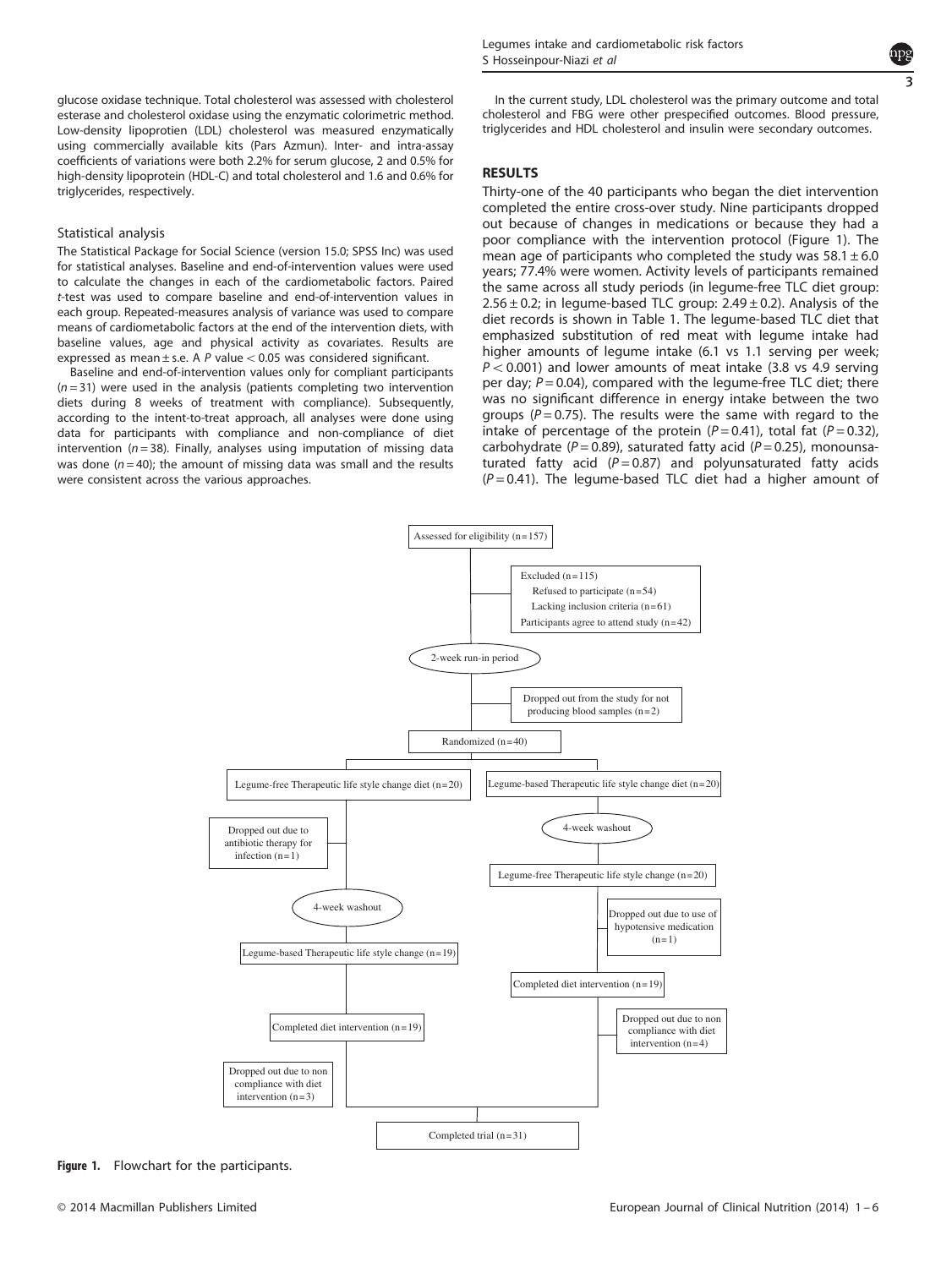total fiber (31.4 vs 26.9 g per day;  $P = 0.03$ ) and magnesium (450 vs 408 mg per day;  $P = 0.03$ ) and lower cholesterol (129 vs 169 g per day;  $P = 0.04$ ) compared with the legume-free TLC diet.

## Cardiometabolic factors

No significant differences in the baseline characteristics of patients were observed across the diet periods. Effects of the two diets on cardiometabolic factors are shown in Table 2. After consumption of both the legume-free TLC and legume-based TLC diets, FBG, fasting insulin, triglyceride concentrations, LDL cholesterol and serum total cholesterol showed significant decreases from baseline values. Compared with the legume-free TLC diet, the legumebased TLC diet significantly decreased FBG (-19.5 ± 5.5 vs − 28.7 ± 6.7, P < 0.001), fasting insulin (-1.5 ± 0.5 vs - 3.5 ± 0.4,  $P = 0.006$ ), triglyceride concentrations  $(-19.5 \pm 6.4 \text{ vs } -38.5 \pm 6.6,$  $P = 0.02$ ) and LDL cholesterol (-8.7 ± 2.7 vs - 15.6 ± 5.1,  $P = 0.02$ ). Total cholesterol concentrations decreased after consumption of both TLC and legume TLC diets; however, the difference was not significant. BMI, waist circumference and systolic and diastolic blood pressures did not change significantly after consumption of either of the two diets (Table 2).

# **DISCUSSION**

In the current study, we observed that both the TLC diet with and without legumes had favorable effects on some cardiometabolic factors; however, compared with the TLC diet without legumes, consumption of a TLC diet with legumes for 8 weeks significantly improved FBG, insulin concentration and some disturbances in lipid profiles in overweight type 2 diabetes patients. This may be explained in part by comparison of the nutrient profiles between the two diets. For example, legume diets had higher concentrations of magnesium and fiber and a lower concentration of cholesterol; they are known to be associated with decreased levels of cardiometabolic risk factors and to improve diabetes and insulin resistance.[15,16](#page-5-0)

The National Institute of health considers serum total cholesterol and cholesterol lipid fractions LDL and HDL as valid biomarkers for the risk of cardiovascular disease.<sup>[17](#page-5-0)</sup> Triglyceride concentrations are also relevant as indicators of cardiovascular disease risk in diabetes patients.<sup>[18](#page-5-0)</sup> In the current study, compared with the TLC diet without legumes, the legume-based TLC diet had beneficial effects on serum concentrations of total cholesterol, LDL cholesterol and triglycerides in type 2 diabetes patients; these results are consistent with the results of previous trials demonstrating that the ingestion of legumes has a cholesterol-lowering effect. In a clinical study, incorporation of a 1.5 serving of legume in a high-fiber and low-glycemic-index diet for 4 weeks decreased total cholesterol, LDL cholesterol and triglyceride concentrations by 10-14.8%.<sup>[19](#page-5-0)</sup> In addition, among obese participants, a calorierestricted legume-based diet for 8 weeks decreased weight, serum TC and LDL-C.<sup>[20](#page-5-0)</sup> Crujeiras et  $al$ .<sup>[21](#page-5-0)</sup> reported that an addition of four servings of legumes/week to a hypocaloric diet for 8 weeks led to improvements in both total cholesterol and ox-LDL cholesterol, malondialdehyde and urinary 8-iso-PGF2α. The reduction observed in LDL cholesterol is consistent with that reported in a previous meta-analyses of 26 randomized controlled trials of the effect of dietary pulses (beans, chickpeas, lentils and peas) on cardiovascular risk factors, which concluded a significant reduction in LDL cholesterol of 0.17 mmol/l at a median dose of 130 g/d of pulses (about one serving daily) over a median follow-up of 6 weeks.<sup>22</sup> Most of the previous studies investigate the effect of legume in the framework of a hypocaloric diet.<sup>19-21</sup> In the current study, we found that dietary advice on replacement of two servings of red meat with legumes for 3 days per week in an isocaloric TLC diet had beneficial effects on disturbances of lipid profiles in diabetes patients, independent of BMI change.

|                                              | Control diet <sup>b</sup>                  | Legume-based TLC diet <sup>c</sup>             | pc               |
|----------------------------------------------|--------------------------------------------|------------------------------------------------|------------------|
| n                                            | 31                                         | 31                                             |                  |
| BMI (kg/m <sup>2</sup> )                     |                                            |                                                |                  |
| Baseline                                     | $27.8 \pm 0.6$                             | $27.7 \pm 0.6$                                 | 0.51             |
| End of trial                                 | $27.9 \pm 0.6$                             | $27.2 \pm 0.6$                                 | 0.01             |
| Change                                       | $0.06 \pm 0.4$                             | $-0.4 \pm 1.7$                                 | 0.18             |
| Waist circumference (cm)                     |                                            |                                                |                  |
| <b>Baseline</b>                              | $98.5 \pm 1.6$                             | $97.1 \pm 2.5$                                 | 0.10             |
| End of trial                                 | $97.1 \pm 1.4$                             | $95.2 \pm 2.8$                                 | 0.37             |
| Change                                       | $-1.3 + 2.9$                               | $-3.5 + 1.8$                                   | 0.33             |
| SBP (mm Hq)                                  |                                            |                                                |                  |
| <b>Baseline</b>                              | $13.6 \pm 0.4$                             | $12.5 \pm 0.2$                                 | 0.51             |
| End of trial                                 | $13.2 \pm 0.3$                             | $12.0 \pm 0.3$                                 | 0.01             |
| Change                                       | $-0.4 \pm 0.3$                             | $-0.4 \pm 0.3$                                 | 0.90             |
| DBP (mm Hg)                                  |                                            |                                                |                  |
| <b>Baseline</b>                              | $8.1 \pm 0.3$                              | $7.8 \pm 0.1$                                  | 0.32             |
| End of trial                                 | $7.7 \pm 0.2$                              | $7.5 \pm 0.3$                                  | 0.65             |
| Change                                       | $-0.4 \pm 0.3$                             | $-0.4 \pm 0.3$                                 | 0.69             |
| FBG (mg/dl)                                  |                                            |                                                |                  |
| Baseline                                     | $147.6 \pm 9.6$                            | $143.3 \pm 10.0$                               | 0.14             |
| End of trial                                 | $128.1 \pm 8.9^d$<br>$-19.5 + 5.5$         | $114.5 \pm 7.3^{\circ}$<br>$-28.7 + 6.7$       | 0.001<br>< 0.001 |
| Change                                       |                                            |                                                |                  |
| Fasting insulin (µlU/ml)                     |                                            |                                                |                  |
| Baseline                                     | $7.5 \pm 0.7$                              | $8.1 \pm 0.6$                                  | 0.426            |
| End of trial                                 | $6.0 \pm 0.5^{\rm d}$                      | $4.5 \pm 0.3$ <sup>d</sup>                     | 0.011            |
| Change                                       | $-1.5 \pm 0.5$                             | $-3.5 \pm 0.4$                                 | 0.006            |
| TG (mg/dl)                                   |                                            |                                                |                  |
| <b>Baseline</b>                              | $144.0 \pm 10.5$                           | $151.0 \pm 9.9$                                | 0.28             |
| End of trial                                 | $124.5 \pm 10.5^{\circ}$                   | $122.6 \pm 10.6^{\circ}$<br>$-38.5 \pm 6.6$    | 0.03             |
| Change                                       | $-19.5 \pm 6.4$                            |                                                | 0.02             |
| HDL-C (mg/dl)                                |                                            |                                                |                  |
| Baseline                                     | $48.6 \pm 2.7$                             | $47.3 \pm 2.4$                                 | 0.34             |
| End of trial                                 | $46.9 \pm 2.6$                             | $48.0 \pm 2.6$<br>$0.64 + 1.2$                 | 0.44<br>0.29     |
| Change                                       | $-1.7 \pm 1.3$                             |                                                |                  |
| LDL-C (mg/dl)                                |                                            |                                                |                  |
| <b>Baseline</b>                              | $97.8 \pm 5.4$                             | $100.1 \pm 5.6$                                | 0.39             |
| End of trial<br>Change                       | $89.1 \pm 5.2^{\circ}$<br>$-8.7 \pm 2.7$   | 79.4 $\pm$ 5.0 <sup>d</sup><br>$-15.6 \pm 5.1$ | 0.04<br>0.02     |
|                                              |                                            |                                                |                  |
| Total cholesterol (mg/dl)<br><b>Baseline</b> |                                            |                                                |                  |
| End of trial                                 | $179.2 \pm 6.6$<br>$161.5 \pm 7.0^{\circ}$ | $174.4 \pm 7.2$<br>$156.1 \pm 6.3^d$           | 0.41<br>0.50     |
| Change                                       | $-17.7 \pm 4.9$                            | $-18.3 + 5.4$                                  | 0.51             |
|                                              |                                            |                                                |                  |

Abbreviations: BMI, body mass index; DBP, diastolic blood pressure; FBG, fasting blood glucose; HDL, high-density lipoprotein; LDL, low-density lipoprotein; SBP, systolic blood pressure; TG, triglyceride; TLC, Therapeutic<br>Lifestyle Changes. <sup>a</sup>Data are mean±s.e. <sup>b</sup>The control diet was a legumefree TLC diet. <sup>c</sup>The legume-based TLC diet was the same as the control diet, but two servings of red meat was replaced with different types of cooked legumes such as lentils, chickpeas, peas and beans, 3 day per week.  $dP < 0.05$  compared with baseline.

Legumes are a good source of soluble fiber, which have been shown to have cardiometabolic protective effects, and are believed to bind to bile acids in the intestines and prevent reabsorption into the body. Consequently, an increase in the production of bile acids decreases the liver pool of cholesterol and increases the uptake of serum cholesterol by the liver, thereby decreasing circulating cholesterol in the blood.<sup>[23](#page-5-0)</sup> In addition,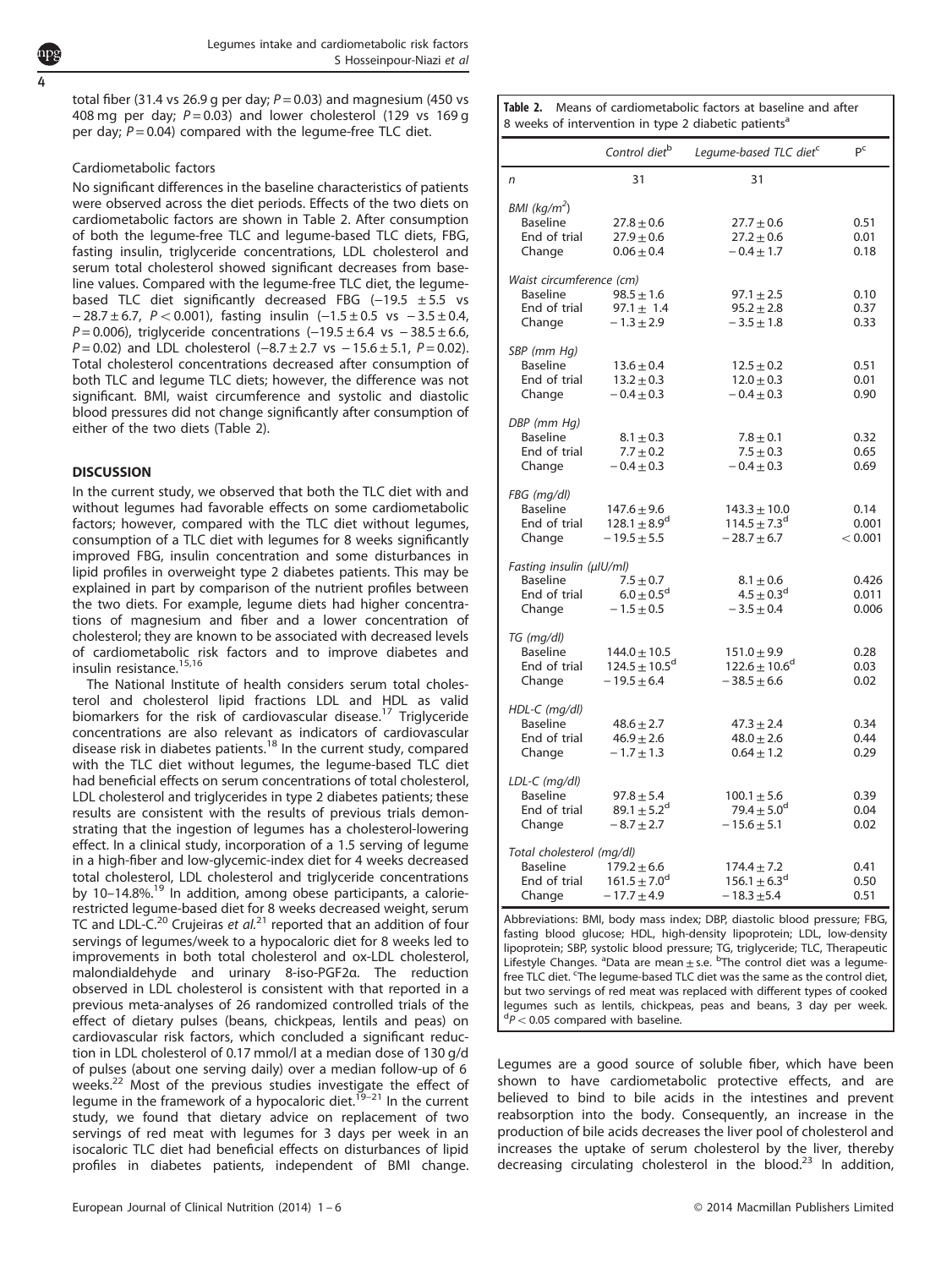<span id="page-4-0"></span>specific phytochemicals such as phytosterols may reduce cardiovascular disease by lowering blood cholesterol concentrations.[24](#page-5-0)

In the current study, replacement of red meat in the TLC diet by legumes-improved concentrations of glucose and insulin among overweight diabetes patients, independent of BMI change. Some previous studies investigating the effects of legume inclusion in the diet on biomarkers of insulin sensitivity and diabetes have documented conflicting results.<sup>25–[29](#page-5-0)</sup> In a clinical trial, incorporation of 1 cup of legumes as part of a low-glycemic-index diet improves HbA1c in diabetes patients.<sup>[25](#page-5-0)</sup> In another study, inclusion of chickpeas in the habitual ad libitum intake of 45 healthy participants for 12 weeks resulted in a reduction in serum total cholesterol, fasting insulin concentration and homeostasis model of assessment-insulin resistance.<sup>[26](#page-5-0)</sup> In a cross-sectional study of non-diabetes participants, substituting a serving of total red meat intake with alternative protein food in a combination of poultry, fish, legumes and nuts was associated with significantly lower fasting insulin, HbA1c and C-reactive protein.<sup>[27](#page-5-0)</sup> A previous metaanalysis of 39 trials showed that pulses, alone or in low-GI or highfiber diets, improved markers of longer-term glycemic control in humans. Pulses alone (11 trials) lowered FBG (-0.82, 95% confidence interval (CI)  $-1.36$  to  $-0.27$ ) and insulin (-0.49, 95% CI − 0.93 to − 0.04). Pulses in low-glycemic-index diets (19 trials) lowered glycosylated blood proteins (GP), measured as  $HbA_{1c}$  or fructosamine ( $-0.28$ , 95% CI  $-0.42$  to  $-0.14$ ). Finally, pulses in high-fiber diets (11 trials) lowered FBG (−0.32, 95% CI − 0.49 to − 0.15) and GP (−0.27, 95% CI − 0.45 to − 0.09).[30](#page-5-0) In addition, a large prospective study shows that a traditional Mediterranean food pattern, which is rich in plant-based foods such as legumes, is associated with a significant reduction in the risk of developing type 2 diabetes.<sup>[31](#page-5-0)</sup> However, others found no beneficial effects; Hartman et al.<sup>[28](#page-5-0)</sup> found that a high-legume diet did not improve insulin sensitivity and inflammation after a 4-week intervention compared with a healthy American diet among insulin resistance participants. In another study, compared with whole-grain-based foods, inclusion of 140 g of chickpeas in the diet did not improve insulin sensitivity, insulin and homeostasis model of assessmentinsulin resistance and glucose concentrations among healthy participants.<sup>[29](#page-5-0)</sup> Comparison of the legume-based diet with a healthy diet such as the healthy American diet <sup>[28](#page-5-0)</sup> and whole-grain-based foods <sup>[26](#page-5-0)</sup> may explain the non-significant effect of legumes on insulin sensitivity. In the current study, the legumebased TLC diet had a more beneficial impact on glycemic control; more fiber, magnesium, phytoestrogen and isoflavone intakes owing to legume consumption might be responsible for these effects.<sup>[15](#page-5-0),[16](#page-5-0)</sup>

Besides abnormalities in lipid metabolism, elevated blood pressure is another cardiometabolic risk factor among diabetes patients. In the current study, neither the TLC diet nor the TLC diet with legumes had significant effects on systolic or diastolic blood pressure. Previous trials examining the effect of legume consumption on blood pressure reported conflicting results. Some trials did not observe significant decreases in systolic and diastolic blood pressures after inclusion of legumes to the diet among peripheral artery disease and obese subjects;[32](#page-5-0),[33](#page-5-0) however, others have found improvements in blood pressure resulting from the addition of legumes to the diets of obese or hypertensive patients.[11,20,34](#page-5-0) Given the variability in the findings of these trials, it remains unclear whether legume consumption improves blood pressure, and in which population or at what amounts a benefit may be conferred.

To mention limitations, in the present study, we only recommended the types of intervention diets to be consumed, and no particular pre-prepared diets were given to participants; therefore, the diets may not have been followed as carefully as in trials in which prepared food was provided. In addition, owing to a limited budget, we could not measure the biochemical indices of legume intake in this project, and compliance of participants was



assessed by analyzing the 3-day diet self-record. However, our results suggest that compliance of legume-based TLC diet could have benefits on cardiometabolic risk factors. The rate of noncompliance was also a limitation in the present study. About onefourth of the study participants were lost to follow-up, which might be considered another limitation of this study; however, this was a cross-over trial, and cross-over trials are usually carried out over a longer time period, which results in a greater number of patient exclusions. However, after analysis of data for both compliance and non-compliance of participants, no difference was shown with analysis of compliance participants. In addition, the rate of non-compliance in the legume-based TLC diet and control diet was the same, and thus compliance did not differ. Furthermore, because this was a dietary intervention, patients and investigators were not blinded.

### **CONCLUSIONS**

Dietary advice for diabetic patients on the substitution of red meat with legume intake within a TLC diet-improved glycemic control and lipid profiles such as triglycerides, total and LDL cholesterol, independent of any BMI change.

#### CONFLICT OF INTEREST

The authors declare no conflict of interest.

#### ACKNOWLEDGEMENTS

The authors acknowledge Ms N Shiva for critical editing of English grammar and syntax of the manuscript. This study was funded by grant no. 411 from the Research Institute for Endocrine Sciences, Shahid Beheshti University of Medical Sciences, Tehran, Iran.

### AUTHOR CONTRIBUTIONS

The project idea for this study was from S.H. The project was designed by P.M, S.H and F.A. S.H, and M.H analyzed and interpreted the data; S.H and P.M prepared the manuscript. All authors read and approved the final manuscript. Overall F.A supervised the project and approved the final version of the manuscript to be submitted.

#### REFERENCES

- 1 Kalofoutis C, Piperi C, Kalofoutis A, Harris F, Phoenix D, Singh J. Type II diabetes mellitus and cardiovascular risk factors: current therapeutic approaches. Exp Clin Cardiol 2007; 12: 17–28.
- 2 White DL, Collinson A. Red meat, dietary heme iron, and risk of type 2 diabetes: the involvement of advanced lipoxidation end products. Adv Nutr 2013; 4: 403–411.
- 3 Mursu J, Virtanen JK, Tuomainen TP, Nurmi T, Voutilainen S. Intake of fruit, berries, and vegetables and risk of type 2 diabetes in Finnish men: the Kuopio Ischaemic Heart Disease Risk Factor Study. Am J Clin Nutr 2014; 99: 328-333.
- 4 Aune D, Norat T, Romundstad P, Vatten LJ. Dairy products and the risk of type 2 diabetes: a systematic review and dose-response meta-analysis of cohort studies. Am J Clin Nutr 2013: 98: 1066-1083.
- 5 Aune D, Norat T, Romundstad P, Vatten LJ. Whole grain and refined grain consumption and the risk of type 2 diabetes: a systematic review and dose-response meta-analysis of cohort studies. Eur J Epidemiol 2013; 28: 845–858.
- 6 Villegas R, Gao YT, Yang G, Li HL, Elasy TA, Zheng W, Shu XO. Legume and soy food intake and the incidence of type 2 diabetes in the Shanghai Women's Health Study. Am J Clin Nutr 2008; 87: 162–167.
- 7 Bazzano LA, Thompson AM, Tees MT, Nguyen CH, Winham DM. Non-soy legume consumption lowers cholesterol levels: a meta-analysis of randomized controlled trials. Nutr Metab Cardiovasc Dis 2011; 21: 94–103.
- 8 Hamden K, Jaouadi B, Carreau S, Aouidet A, Elfeki A. Therapeutic effects of soy isoflavones on α-amylase activity, insulin deficiency, liver-kidney function and metabolic disorders in diabetic rats. Nat Prod Res 2011; 25: 244–255.
- 9 US Department of Agriculture, US Department of Health and Human Services Dietary Guidelines for Americans 2010: [www.dietaryguidelines.gov.](www.dietaryguidelines.gov)